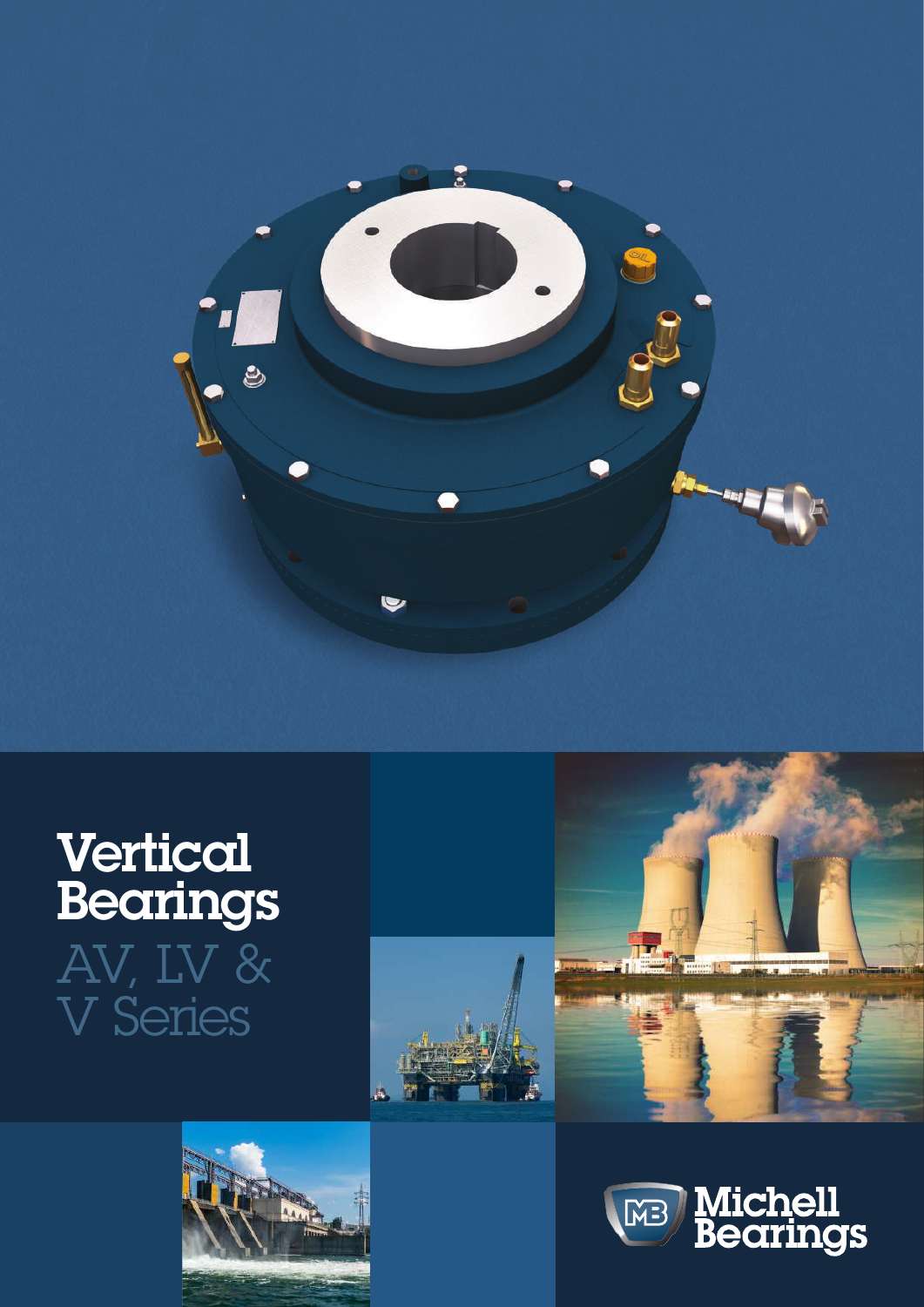

## About Us

As the inventor of the hydrodynamic bearing over 100 years ago, Michell Bearings has continued to develop its products to meet the changing needs of industry.

The company's in-house design engineers work alongside its specialist manufacturing team in the UK to provide customers with high quality, innovative hydrodynamic white metal and PTFE lined bearings serving a range of industrial, commercial marine and naval markets.

- Vertical Guide Bearings (V)
- Advanced Vertical Thrust and Guide Bearings (AV)
- Large Vertical Thrust and Guide Bearings (LV)
- Thrust Bearings for marine applications
- Industrial Horizontal Bearings (IH)
- Heavy Duty Thrust Bearings (HD)
- Marine Propeller Shaft Bearings (MA & MT)
- Self-aligning Pedestal Bearings (NSA)
- Omega Thrust Rings
- Omega Equalised Thrust Rings
- Journal Pad Units
- Special designs to individual customer specification

In order to support critical applications in industries where products are required to meet stringent specifications and perform in demanding environments, Michell Bearings has developed a range of unique performance software tailored to its products. This provides more accurate and reliable performance predictions than with any other commercially available software. Results from the software, which are backed up by years of product research and development testing, give customers peace of mind and confidence in Michell Bearings ability to deliver safe and reliable bearing solutions.

#### **Our product range includes:**

#### **Quality**

- The quality system operated at Michell Bearings for design and support of our products is approved to BS EN ISO 9001:2008
- Our management system has been certified to the health, safety and environmental standard ISO14001:2004
- Michell Bearings also complies with the occupational health and safety standard OHSAS 18001:2007.

## Overview of Vertical Bearings

## Technical Features of Vertical Bearings

**3**

#### **Applications**

**Typical applications for vertical bearings include:** 

- Vertical pumps
- Vertical motors and generators
- Hydro applications

#### **Common end user applications include:**

- Nuclear power generation
- Fossil power generation
- Hydro power generation
- Desalination
- Irrigation
- Oil and gas industry

#### **Application of polytetrafluoroethylene (PTFE) material for AV and LV ranges**

- Michell Bearings introduced PTFE lined bearing designs into its portfolio of products in 1995
- Since then the company has built up a sizeable reference list covering a wide variety of rotating machine applications
- The AV10 bearing and sizes upward, and also the complete LV range, can be supplied with PTFE lined thrust pads, allowing the bearing to operate with increased axial thrust capacity when compared with whitemetal pads
- The increased thrust capacity of PTFE bearings can allow a smaller bearing frame size to be used and therefore lower power losses due to reduced sliding speeds on smaller diameters
- The use of PTFE can also eliminate the need for high pressure oil lift (jacking) in the lower thrust face
- Both of these points can have considerable cost benefits for both the OEM and the end user

#### **Cooling**

**The Vertical Bearing range offers three types of cooling methods:**

- Water cooling using high performance cooling coils available in cupro nickel, stainless steel or titanium
- Circulating oil using an external lubrication system

#### **For the AV and V Series only**

• Where conditions allow, air cooing can be considered, either natural air or fan cooled

The choice depends on a number of factors, such as water availability at site, water composition, operational duty and specification requirements.

#### **Instrumentation**

All instrumentation can be physically supplied or provision made in the design and can either be compliant to end user specification or our own standard design. Examples include:

- Temperature measurement oil bath and whitemetal surfaces using a combination of the following methods:
- Dial type thermometer for local measurement
- Resistance temperature detector (RTD) or thermocouples for remote measurement
- Use of thermowells to facilitate the replacement of instruments without the need to dismantle the bearing
- Provision for vibration or shaft displacement measurement
- Oil level float switches for monitoring the bearing oil level

#### **Insulation**

• Michell Bearings standard method of electrically insulating bearings is to insulate the baseplate, cooling connections and instrumentation.

If there is a special requirement, the bearings can also be insulated at the thrust collar (AV and LV Series only).

#### **Sealing**

The Vertical Bearing range can be provided with sealing suitable for prevention against the ingress of water, dust or foreign particles, to meet IP ratings and therefore making them suitable for outdoor applications.

#### **There are various options available including:**

- A flinger and a felt dust seal arrangement can be fitted to the top and bottom of the bearing to give protection against the ingress of foreign matter
- Rubber lipped oil seals can also be fitted
- Where suction pressures at the machine side of the bearing are high, a separate seal assembly for pressure compensation is used

- A detailed arrangement drawing
- An Operating and Maintenance Instruction Manual
- A comprehensive bearing performance prediction including:
	- Oil viscosity grade
	- Thrust and journal pad geometry
	- Minimum oil film thickness
	- Maximum pad operating temperatures
	- Power losses
	- Bearing oil bath temperature
	- Cooling requirement



#### **Load carrying components**

- Downward thrust loads are normally supported with offset pivoted whitemetal (babbitt) lined thrust pads positioned below the bearing thrust collar for a principal direction of rotation
- For bi-directional operation, centre pivoted whitemetal (babbitt) lined thrust pads are used
- Radial loads are supported on eight centre pivoted whitemetal (babbitt) lined journal (guide) pads

#### **Non-standard features**

- Mechanical load equalisation of the lower thrust face
- Load measurement using load cells
- Any other customer or specification specific requirements

#### **Technical documentation**

With every order Michell Bearings will provide:

Michell Bearings' vertical bearings (AV, LV and V Series) have been designed and developed as fully self-contained, general purpose, modular assemblies to meet customer's requirements.

> For special applications, and where the preference is for the bearing internals to be positioned within the casing of the machine, Michell Bearings can offer bespoke bearing internal solutions and special self-contained bearing designs.

**2**

#### **Basic information required at enquiry stage:**

- Project details
- Quantity of bearings
- $\cdot$  Shaft diameter
- Axial loading data including shaft rotor weight
- Radial loading data
- Speed ranges, directions and durations
- Preferred cooling type
- Preferred oil type
- Water/oil inlet temperature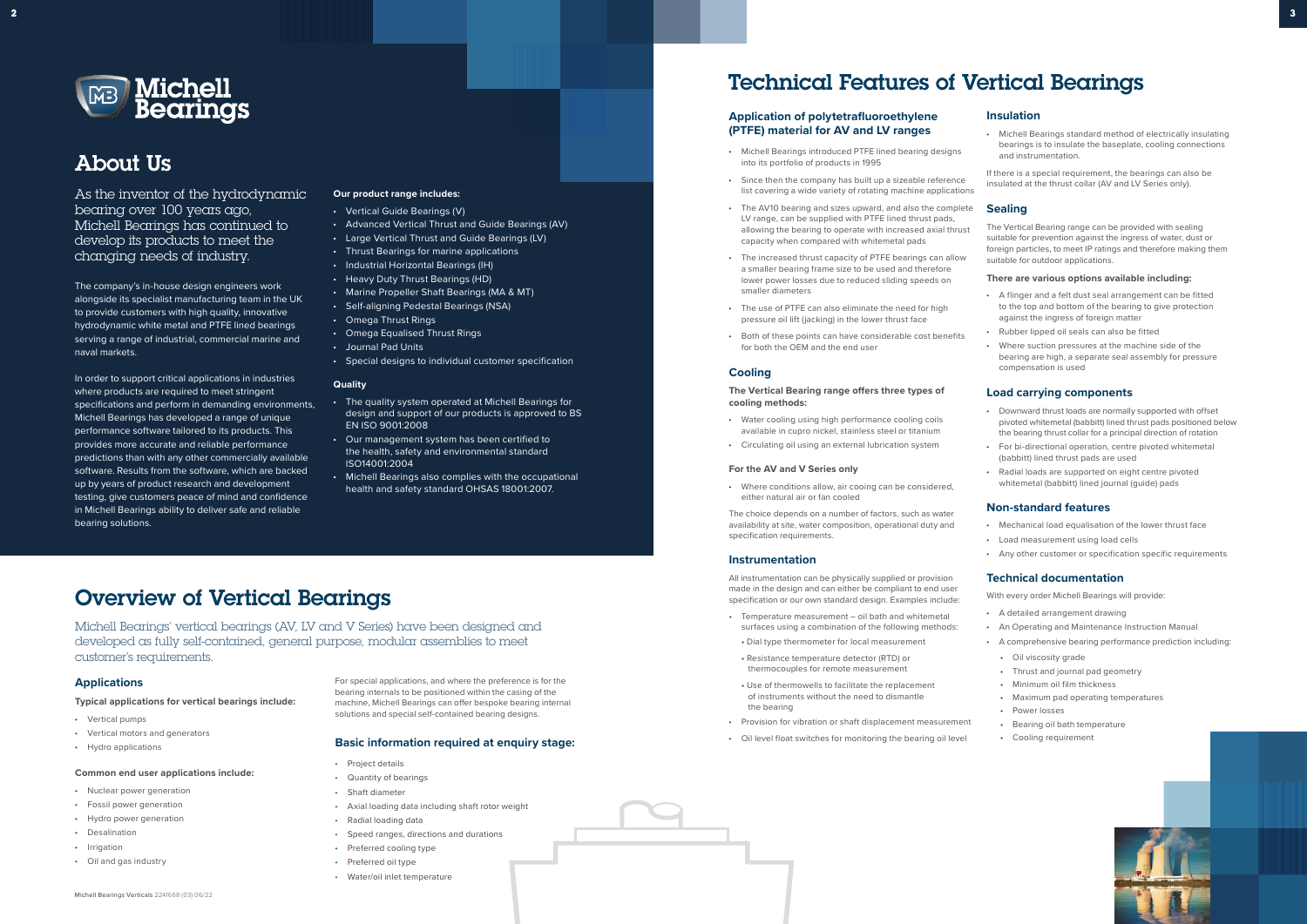## Advanced Vertical (AV) Bearings

#### **Overview of the AV Bearing**

The Michell Bearings Advanced Vertical Bearing, known as the AV Series, has been designed and developed as a self-contained, general purpose, standard assembly range of vertical thrust and guide bearings. This standard economic range has been designed to meet the requirements of original equipment manufacturers (OEM).

#### **Key features:**

- Nine bearings frame sizes
- Shaft diameter range of 68mm to 411mm
- Axial load capability up to 738kN
- Three standard configurations of shaft diameters (N, L and XL) are available in each frame size, which allows the most compact and cost effective bearing to be selected for a given shaft diameter
- Available with water cooling, circulating oil cooling or fan/ air cooling



## Selection Criteria

Selecting one option from the following headings will provide Michell Bearings with an understanding of the product you require. However, we are more than happy to work with you on creating a bespoke product to meet your needs; if this is the case please contact us.

#### **Type of bearing**

AV (advanced vertical)

#### **Frame size**

From 6 to 14

#### **Thrust surface**

S – single thrust face for downward thrust loads only D – double thrust face for axial loads in either direction B – single downward thrust with an upward plain whitemetal location face for upward transient loads

#### **Shaft details**

N – normal L – large XL – extra large

#### **Cooling**

T – water cooled (number of tubes) C – circulating oil F – fan cooled

#### **Example:**

An AV with frame size 12 with a single thrust face, normal shaft and water cooled – **AV12 SNT3**

## Technical Information

AV Series Capacity

| A                           | $\mathbf{B}$            | $\mathbf{C}$                                                           | D                                                                                           | E                                                          | F                                                                                | G                                                                               | н                                   | T.                                                                             | J                                                                             | $\mathbf K$                                                                    | L.                                                                            | ${\sf M}$                                                                                   |
|-----------------------------|-------------------------|------------------------------------------------------------------------|---------------------------------------------------------------------------------------------|------------------------------------------------------------|----------------------------------------------------------------------------------|---------------------------------------------------------------------------------|-------------------------------------|--------------------------------------------------------------------------------|-------------------------------------------------------------------------------|--------------------------------------------------------------------------------|-------------------------------------------------------------------------------|---------------------------------------------------------------------------------------------|
| <b>FRAME</b><br><b>SIZE</b> | <b>Shaft</b><br>Variant | <b>Max</b><br><b>Stepped</b><br><b>Shaft</b><br><b>Diameter</b><br>(1) | <b>Max</b><br><b>Straight</b><br>/ Un-<br>stepped<br><b>Shaft</b><br><b>Diameter</b><br>(1) | Downward<br>Max<br>Running<br><b>Thrust</b><br>Load<br>(2) | <b>Downward</b><br><b>Max</b><br><b>Starting</b><br><b>Thrust</b><br>Load<br>(3) | <b>Downward</b><br><b>Max</b><br>Closed<br>Valve<br><b>Thrust</b><br>Load $(4)$ | <b>Max</b><br>Radial<br>Load<br>(5) | <b>Upward</b><br>Max<br><b>Starting</b><br><b>Thrust</b><br>Load<br>D only (6) | <b>Upward</b><br><b>Max</b><br>Running<br><b>Thrust</b><br>Load<br>D only (6) | <b>Upward</b><br>Max<br><b>Starting</b><br><b>Thrust</b><br>Load<br>B only (6) | <b>Upward</b><br><b>Max</b><br>Running<br><b>Thrust</b><br>Load<br>B only (6) | <b>Upward</b><br><b>Transient</b><br><b>Thrust</b><br>Load<br>$\le$ =10 secs)<br>B Only (6) |
|                             |                         | mm                                                                     | mm                                                                                          | kN                                                         | kN                                                                               | kN                                                                              | kN                                  | kN                                                                             | kN                                                                            | kN                                                                             | kN                                                                            | kN                                                                                          |
|                             | SN/BN/DN                | 68                                                                     | 65                                                                                          | 42.3                                                       | 29                                                                               | 66.8                                                                            | 5.5                                 | 16.1                                                                           | 18.7                                                                          | 3.8                                                                            | 6                                                                             | 10.5                                                                                        |
| AV <sub>6</sub>             | SL/BL                   | 89                                                                     | 84                                                                                          | 32.9                                                       | 22.5                                                                             | 42.1                                                                            | 5.5                                 | $\sim$                                                                         | ÷,                                                                            | 2.6                                                                            | 4.2                                                                           | 7.4                                                                                         |
|                             | <b>SXL</b>              | 105                                                                    | 97                                                                                          | 20.2                                                       | 17.3                                                                             | 32.3                                                                            | 5.5                                 | $\overline{\phantom{a}}$                                                       | i,                                                                            | $\overline{\phantom{a}}$                                                       | $\blacksquare$                                                                | $\overline{\phantom{a}}$                                                                    |
|                             | SN/BN/DN                | 78                                                                     | 74                                                                                          | 62                                                         | 42.5                                                                             | 97.7                                                                            | 7.4                                 | 20                                                                             | 29.1                                                                          | 5.5                                                                            | 8.9                                                                           | 15.6                                                                                        |
| AV7                         | SL/BL                   | 107                                                                    | 100                                                                                         | 46.9                                                       | 32.1                                                                             | 60                                                                              | 7.4                                 | ä,                                                                             | $\overline{\phantom{a}}$                                                      | 3.9                                                                            | 6.2                                                                           | 10.9                                                                                        |
|                             | <b>SXL</b>              | 126                                                                    | 119                                                                                         | 28.9                                                       | 24.8                                                                             | 46.2                                                                            | 7.4                                 | $\overline{a}$                                                                 | ÷,                                                                            | $\overline{\phantom{a}}$                                                       | $\sim$                                                                        | $\overline{\phantom{a}}$                                                                    |
|                             | SN/BN/DN                | 90                                                                     | 86                                                                                          | 96.9                                                       | 55.2                                                                             | 127.3                                                                           | 9.8                                 | 32.3                                                                           | 47.1                                                                          | 7.5                                                                            | 12                                                                            | 21                                                                                          |
| AV <sub>8</sub>             | SL/BL                   | 131                                                                    | 124                                                                                         | 56.1                                                       | 38.4                                                                             | 71.8                                                                            | 9.8                                 |                                                                                | $\overline{a}$                                                                | 4.5                                                                            | 7.2                                                                           | 12.6                                                                                        |
|                             | <b>SXL</b>              | 153                                                                    | 146                                                                                         | 39.8                                                       | 28.1                                                                             | 52.6                                                                            | 9.8                                 | ÷.                                                                             | i,                                                                            | $\overline{\phantom{a}}$                                                       | ä,                                                                            |                                                                                             |
|                             | SN/BN/DN                | 115                                                                    | 109                                                                                         | 155.3                                                      | 88.8                                                                             | 204.1                                                                           | 15.6                                | 44.5                                                                           | 76.8                                                                          | 12.4                                                                           | 19.9                                                                          | 34.8                                                                                        |
| AV9                         | SL/BL                   | 160                                                                    | 150                                                                                         | 115.2                                                      | 65.9                                                                             | 151.5                                                                           | 15.6                                |                                                                                |                                                                               | 8.4                                                                            | 13.4                                                                          | 23.5                                                                                        |
|                             | <b>SXL</b>              | 187                                                                    | 176                                                                                         | 88.9                                                       | 50.8                                                                             | 94.8                                                                            | 15.6                                |                                                                                |                                                                               | $\overline{\phantom{a}}$                                                       | $\sim$                                                                        | $\overline{\phantom{a}}$                                                                    |
|                             | SN/BN/DN                | 142                                                                    | 137                                                                                         | 214.8                                                      | 122.8                                                                            | 282.3                                                                           | 21.7                                | 54.9                                                                           | 94.6                                                                          | 8.8                                                                            | 14.1                                                                          | 24.7                                                                                        |
| <b>AV10</b>                 | SL/BL                   | 190                                                                    | 180                                                                                         | 163.2                                                      | 93.2                                                                             | 214.5                                                                           | 21.7                                |                                                                                |                                                                               | 8.8                                                                            | 14.1                                                                          | 24.7                                                                                        |
|                             | SXL/BXL                 | 222                                                                    | 213                                                                                         | 126.1                                                      | 72                                                                               | 165.7                                                                           | 21.7                                |                                                                                | i,                                                                            | 8.8                                                                            | 14.1                                                                          | 24.7                                                                                        |
|                             | SN/BN/DN                | 165                                                                    | 156                                                                                         | 308.8                                                      | 173.5                                                                            | 399.2                                                                           | 29.3                                | 86.5                                                                           | 149.1                                                                         | 12.7                                                                           | 20.3                                                                          | 35.5                                                                                        |
| <b>AV11</b>                 | SL/BL                   | 225                                                                    | 217                                                                                         | 228.5                                                      | 130.6                                                                            | 300.3                                                                           | 29.3                                | $\sim$                                                                         | ä,                                                                            | 12.7                                                                           | 20.3                                                                          | 35.5                                                                                        |
|                             | SXL/BXL                 | 263                                                                    | 247                                                                                         | 176.6                                                      | 100.9                                                                            | 232.1                                                                           | 29.3                                |                                                                                | $\overline{a}$                                                                | 12.7                                                                           | 20.3                                                                          | 35.5                                                                                        |
|                             | SN/BN/DN                | 192                                                                    | 187                                                                                         | 392.2                                                      | 224.2                                                                            | 515.6                                                                           | 39.5                                | 107.5                                                                          | 185.4                                                                         | 17.3                                                                           | 27.7                                                                          | 48.5                                                                                        |
| AV12                        | SL/BL                   | 256                                                                    | 244                                                                                         | 299.2                                                      | 171                                                                              | 393.2                                                                           | 39.5                                |                                                                                |                                                                               | 17.3                                                                           | 27.7                                                                          | 48.5                                                                                        |
|                             | SXL/BXL                 | 300                                                                    | 288                                                                                         | 230.1                                                      | 131.5                                                                            | 302.5                                                                           | 39.5                                | $\sim$                                                                         | $\overline{\phantom{a}}$                                                      | 17.3                                                                           | 27.7                                                                          | 48.5                                                                                        |
|                             | SN/BN/DN                | 216                                                                    | 212                                                                                         | 518.1                                                      | 296.1                                                                            | 680.9                                                                           | 48.2                                | 142.6                                                                          | 245.9                                                                         | 23                                                                             | 36.8                                                                          | 64.4                                                                                        |
| <b>AV13</b>                 | SL/BL                   | 293                                                                    | 282                                                                                         | 391.3                                                      | 223.6                                                                            | 514.2                                                                           | 48.2                                | $\overline{\phantom{a}}$                                                       | $\overline{\phantom{a}}$                                                      | 23                                                                             | 36.8                                                                          | 64.4                                                                                        |
|                             | SXL/BXL                 | 343                                                                    | 333                                                                                         | 301.8                                                      | 172.4                                                                            | 396.6                                                                           | 48.2                                |                                                                                | $\overline{a}$                                                                | 23                                                                             | 36.8                                                                          | 64.4                                                                                        |
|                             | SN/BN/DN                | 256                                                                    | 246                                                                                         | 738.6                                                      | 422                                                                              | 970.7                                                                           | 73                                  | 172.6                                                                          | 297.7                                                                         | 33.2                                                                           | 53.1                                                                          | 92.9                                                                                        |
| <b>AV14</b>                 | SL/BL                   | 352                                                                    | 343                                                                                         | 551.5                                                      | 315.2                                                                            | 724.9                                                                           | 73                                  |                                                                                | $\frac{1}{2}$                                                                 | 33.2                                                                           | 53.1                                                                          | 92.9                                                                                        |
|                             | SXL/BXL                 | 411                                                                    | 396                                                                                         | 425.8                                                      | 243.3                                                                            | 559.6                                                                           | 73                                  |                                                                                | $\overline{\phantom{a}}$                                                      | 33.2                                                                           | 53.1                                                                          | 92.9                                                                                        |

#### **Notes:**

- 1 For straight through unstepped shafts the maximum shaft diameter should be taken from Column 'D'
- 2 Higher thrust loads can be accommodated. Please consult Michell Bearings for requirements such as API 610
- 3 High pressure lift (jacking) for whitemetal pads or PTFE can be provided for applications with starting loads higher than those in Column 'F'
- 4 Maximum closed valve loads are for guidance only and should be confirmed by Michell Bearings
- 5 Maximum radial load will vary, depending upon speed and oil viscosity
- 6 Upper thrust load can only be accommodated on bearings with optional surge or upper thrust face
- 7 The maximum speed varies with running thrust load, the grade of oil used and the water inlet temperature
- 8 All loads are based on whitemetal surfaced pads.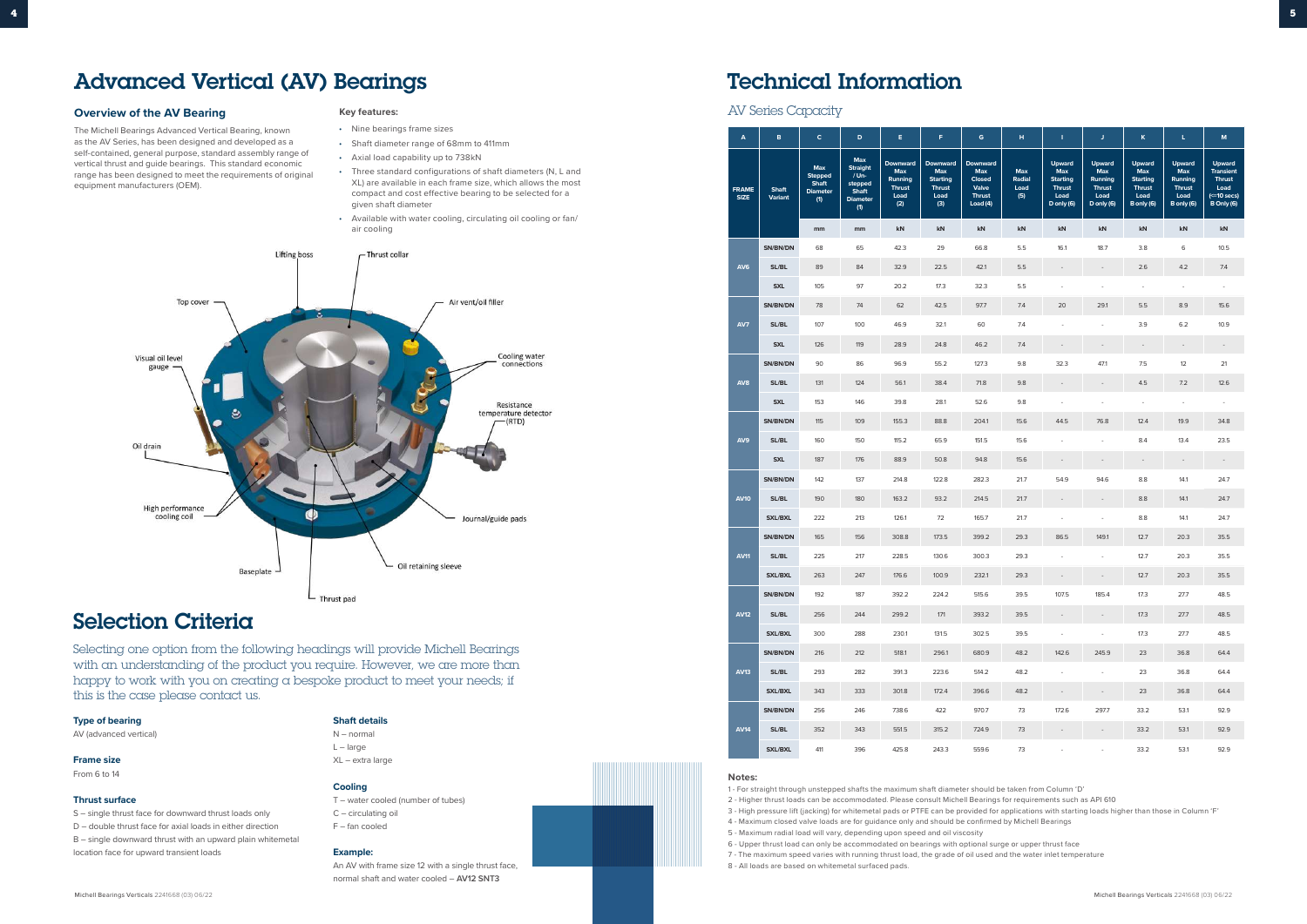## Technical Information

 $\alpha$ "R" cooler connections<br>thread type ØE Ø D max collar bore SNT **Single thrust, normal shaft, water cooled** ᠯᠴ - Oil drain 'N' – 'P' dia studs<br>(not supplied by<br>Michell Bearings) Ø C max shaft dia equally spaced<br>on "Q" P.C.dia Ø B spigot (h7) Ø A mounting flange

### BNT

**Single thrust with upward location face, normal shaft, water cooled**



DNT

**Double thrust, normal shaft, water cooled**



| Frame<br>Size    | А   | <b>FOR N</b><br><b>FRAME</b><br><b>SIZES</b><br>в | <b>FOR L</b><br>& XL<br><b>FRAME</b><br><b>SIZES</b><br>B | <b>MAX</b><br><b>SHAFT</b><br><b>DIA</b><br><b>FOR N</b><br>c. | <b>MAX</b><br><b>SHAFT</b><br><b>DIA</b><br><b>FOR L</b><br>c | <b>MAX</b><br><b>SHAFT</b><br><b>DIA</b><br><b>FOR XL</b><br>c | <b>MAX</b><br><b>COLLAR</b><br><b>BORE</b><br><b>FOR N</b><br>D | <b>MAX</b><br><b>COLLAR</b><br><b>BORE</b><br><b>FOR L</b><br>D | <b>MAX</b><br><b>COLLAR</b><br><b>BORE</b><br><b>FOR XL</b><br>D | <b>FOR</b><br>SNT,<br>SLT,<br><b>SXLT</b><br>Е | <b>FOR</b><br><b>BNT</b><br>E. | <b>FOR</b><br><b>BLT</b><br>E. | $ $ FOR<br><b>DNT</b><br>Е | F.  | G.  | н  |    | J  | K   | <b>FOR</b><br>2 POLE<br><b>SPEEDS</b><br>к |     | M  | <b>FOR</b><br>T2&T3<br><b>Coolers</b><br>M | N               | P  | $\Omega$ | R.                 |
|------------------|-----|---------------------------------------------------|-----------------------------------------------------------|----------------------------------------------------------------|---------------------------------------------------------------|----------------------------------------------------------------|-----------------------------------------------------------------|-----------------------------------------------------------------|------------------------------------------------------------------|------------------------------------------------|--------------------------------|--------------------------------|----------------------------|-----|-----|----|----|----|-----|--------------------------------------------|-----|----|--------------------------------------------|-----------------|----|----------|--------------------|
| AV <sub>6</sub>  | 310 | 140.0                                             | 169.0                                                     | 68                                                             | 89                                                            | 105                                                            | 65                                                              | 84                                                              | 97                                                               | 133                                            | 103                            | 118                            | 105                        | 330 | 47  | 8  | 30 | 28 | 141 | 174                                        | 42  | 71 | 51                                         | 8               | 12 | 279.5    | 1/2"<br><b>BSP</b> |
| AV7              | 358 | 165.1                                             | 191.0                                                     | 78                                                             | 107                                                           | 126                                                            | 74                                                              | 100                                                             | 119                                                              | 159                                            | 121                            | 141                            | 133                        | 375 | 49  | 8  | 35 | 34 | 157 | 196                                        | 45  | 71 | 51                                         | 10 <sup>°</sup> | 16 | 324      | 1/2"<br><b>BSP</b> |
| AV <sub>8</sub>  | 418 | 190.5                                             | 220.0                                                     | 90                                                             | 131                                                           | 153                                                            | 86                                                              | 124                                                             | 146                                                              | 183                                            |                                | 163                            | 13.                        | 435 | 55  |    | 38 | 32 | 182 | 228                                        | 50  | 86 | 61                                         | 10              | 16 | 380      | 3/4"<br><b>BSP</b> |
| AV9              | 460 | 228.6                                             | 256.0                                                     | 115                                                            | 160                                                           | 187                                                            | 109                                                             | 150                                                             | 176                                                              | 227                                            | 170                            | 202                            | 186                        | 476 | 64  | 12 | 41 | 34 | 210 |                                            | 54  | 71 | 51                                         | 10 <sup>°</sup> | 20 | 425.5    | 1/2"<br><b>BSP</b> |
| AV <sub>10</sub> | 552 | 279.4                                             | 309.9                                                     | 142                                                            | 190                                                           | 222                                                            | 137                                                             | 180                                                             | 213                                                              | 261                                            | 261                            | 261                            | 235                        | 575 | 80  | 12 | 50 | 40 | 245 |                                            | 70  | 86 | 61                                         | 12              | 20 | 508      | 3/4"<br><b>BSP</b> |
| <b>AV11</b>      | 610 | 330.0                                             | 355.9                                                     | 165                                                            | 225                                                           | 263                                                            | 156                                                             | 217                                                             | 247                                                              | 310                                            | 310                            | 310                            | 268                        | 630 | 100 | 12 | 60 | 40 | 280 |                                            | 85  | 86 | 61                                         | 12              | 20 | 568      | 3/4"<br><b>BSP</b> |
| <b>AV12</b>      | 698 | 368.0                                             | 398.9                                                     | 192                                                            | 256                                                           | 300                                                            | 187                                                             | 244                                                             | 288                                                              | 356                                            | 356                            | 356                            | 315                        | 718 | 110 | 12 | 65 | 40 | 305 |                                            | 100 | 86 | 61                                         | 12              | 20 | 654      | 3/4"<br><b>BSP</b> |
| AV <sub>13</sub> | 813 | 400.0                                             | 457.0                                                     | 216                                                            | 293                                                           | 343                                                            | 212                                                             | 282                                                             | 333                                                              | 407                                            | 407                            | 407                            | 360                        | 825 | 110 | 12 | 70 | 50 | 345 |                                            | 105 | 86 | 61                                         | 12              | 24 | 770      | 3/4"<br><b>BSP</b> |
| <b>AV14</b>      | 914 | 440.0                                             | 532.7                                                     | 256                                                            | 352                                                           | 411                                                            | 246                                                             | 343                                                             | 396                                                              | 485                                            |                                | 485                            | 457                        | 938 | 120 | 12 | 75 | 50 | 380 |                                            |     |    | 61                                         | 12              | 24 | 864      | 3/4"<br><b>BSP</b> |

### AV Series Dimensions

## Large Vertical (LV) Bearings

### **Overview of the LV Bearing**

The Michell Bearings Large Vertical Bearing, known as the LV Series, has been designed and developed as a fully self-contained, general purpose, standard assembly to meet customer's requirements. This series is a modular range of high capacity vertical shaft thrust and guide bearings, applicable where the thrust loads and shaft diameters exceed those covered by the Michell Bearings Advanced Vertical (AV) series.



#### **Key features:**

- Four bearing frame sizes
- Shaft diameter range from 300mm to 600mm
- Axial load capacity up to 2155kN
- Three standard configurations of shaft diameters (N, L and XL) are available in each frame size, which allows the most compact and cost effective bearing to be selected for a given shaft diameter
- Available with water cooling or circulating oil cooling

#### Thrust collar

## Selection Criteria

Selecting one option from the following headings will provide Michell Bearings with an understanding of the product you require. However, we are more than happy to work with you on creating a bespoke product to meet your needs; if this is the case please contact us.

#### **Type of bearing**

LV (large vertical)

#### **Frame size**

From 1 to 4

#### **Thrust surface**

- S single thrust face for downward thrust loads only
- D double thrust face for axial loads in either direction
- B single downward thrust with an upward thrust face for upward transient loads

#### **Shaft details**

N – normal L – large XL – extra large

#### **Cooling**

T – water cooled (number of tubes) C – circulating oil

#### **Example:**

An LV with frame size 1 with a single thrust face, normal shaft and water cooled – **LV1 SNT2**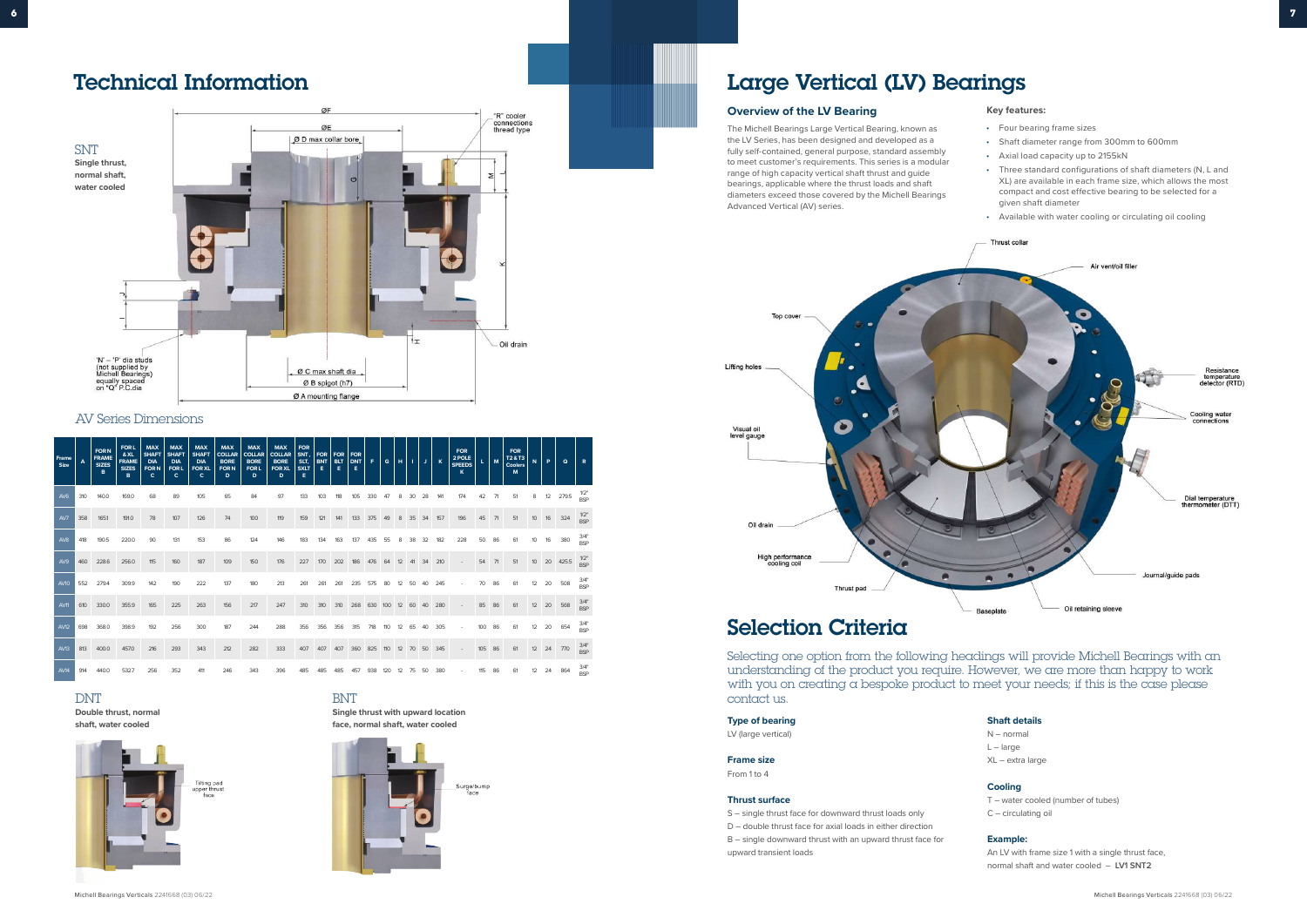### LV Series Capacity SNT

## Technical Information Technical Information

| $\overline{\mathsf{A}}$     | $\mathbf B$                    | $\mathbf{C}$                               | D                                                                      | E.                                                               | F.                                                                                   | $\mathbf{G}$                                        | H                                           | Т                                                         | J                                                                    | $\mathbf k$                                                  | L.                                                                                    | M                                                                   |
|-----------------------------|--------------------------------|--------------------------------------------|------------------------------------------------------------------------|------------------------------------------------------------------|--------------------------------------------------------------------------------------|-----------------------------------------------------|---------------------------------------------|-----------------------------------------------------------|----------------------------------------------------------------------|--------------------------------------------------------------|---------------------------------------------------------------------------------------|---------------------------------------------------------------------|
| <b>FRAME</b><br><b>SIZE</b> | <b>Shaft</b><br><b>Variant</b> | <b>Max Shaft</b><br><b>Diameter</b><br>(1) | <b>Max Collar</b><br><b>Bore for</b><br><b>Unstepped</b><br>Shafts (1) | <b>Max</b><br><b>Thrust</b><br>Load<br><b>Normal</b><br>Duty (2) | <b>Max Starting</b><br><b>Thrust Load</b><br>without High<br>Pressure<br>Jacking (3) | <b>Max Closed</b><br><b>Valve Thrust</b><br>Load(4) | Approximate<br><b>Max Radial</b><br>Load(5) | <b>Max</b><br>Running<br><b>Thrust Load</b><br>D only (6) | <b>Max</b><br><b>Starting</b><br><b>Thrust</b><br>Load<br>D only (6) | <b>Max</b><br>Running<br><b>Thrust</b><br>Load<br>B only (6) | <b>Transient</b><br><b>Thrust Load</b><br><b>B</b> Only<br>(Duration <10<br>secs) (6) | <b>Approx Max</b><br>Speed for<br><b>Water Cooled</b><br>Option (7) |
|                             |                                | mm                                         | mm                                                                     | kN                                                               | kN                                                                                   | kN                                                  | kN                                          | kN                                                        | kN                                                                   | kN                                                           | kN                                                                                    | <b>RPM</b>                                                          |
|                             | $\mathsf{N}$                   | 300                                        | 299                                                                    | 1020                                                             | 583                                                                                  | 1339                                                | 102                                         | 250                                                       | 143                                                                  | 43                                                           | 75                                                                                    | 750                                                                 |
| LV <sub>1</sub>             | L                              | 353                                        | 346                                                                    | 900                                                              | 514                                                                                  | 1182                                                | 102                                         | 250                                                       | 143                                                                  | 43                                                           | 75                                                                                    | 750                                                                 |
|                             | <b>XL</b>                      | 395                                        | 388                                                                    | 800                                                              | 457                                                                                  | 1050                                                | 102                                         | 250                                                       | 143                                                                  | 43                                                           | 75                                                                                    | 750                                                                 |
|                             | ${\sf N}$                      | 353                                        | 341                                                                    | 1335                                                             | 763                                                                                  | 1753                                                | 133.5                                       | 340                                                       | 194                                                                  | 68                                                           | 118                                                                                   | 700                                                                 |
| LV2                         | L                              | 415                                        | 404                                                                    | 1170                                                             | 669                                                                                  | 1536                                                | 133.5                                       | 340                                                       | 194                                                                  | 68                                                           | 118                                                                                   | 700                                                                 |
|                             | <b>XL</b>                      | 463                                        | 452                                                                    | 1045                                                             | 597                                                                                  | 1372                                                | 133.5                                       | 340                                                       | 194                                                                  | 68                                                           | 118                                                                                   | 700                                                                 |
|                             | $\mathsf{N}$                   | 404                                        | 396                                                                    | 1730                                                             | 989                                                                                  | 2272                                                | 173                                         | 410                                                       | 234                                                                  | 80                                                           | 140                                                                                   | 650                                                                 |
| LV3                         | г                              | 475                                        | 467                                                                    | 1519                                                             | 868                                                                                  | 1995                                                | 173                                         | 410                                                       | 234                                                                  | 80                                                           | 140                                                                                   | 650                                                                 |
|                             | <b>XL</b>                      | 530                                        | 523                                                                    | 1352                                                             | 773                                                                                  | 1775                                                | 173                                         | 410                                                       | 234                                                                  | 80                                                           | 140                                                                                   | 650                                                                 |
|                             | $\mathsf{N}$                   | 452                                        | 447                                                                    | 2155                                                             | 1231                                                                                 | 2830                                                | 215.5                                       | 575                                                       | 329                                                                  | 122                                                          | 215                                                                                   | 550                                                                 |
| $1 1$                       | L                              | 547                                        | 544                                                                    | 1830                                                             | 1046                                                                                 | 2403                                                | 215.5                                       | 575                                                       | 329                                                                  | 122                                                          | 215                                                                                   | 550                                                                 |
|                             | <b>XL</b>                      | 600                                        | 597                                                                    | 1600                                                             | 914                                                                                  | 2101                                                | 215.5                                       | 575                                                       | 329                                                                  | 122                                                          | 215                                                                                   | 550                                                                 |

#### **Notes:**

- 2 Higher thrust loads can be accomodated, please consult Michell Bearings for requirements such as API 610
- 3 High pressure lift (jacking) for whitemetal pads or PTFE can be provided for applications with starting loads higher than those in Column 'F'
- 4 Maximum closed valve loads are for guidance only and should be confirmed by Michell Bearings
- 5 Maximum radial load will vary, depending upon speed and oil viscosity
- 6 Upper thrust load can only be accommodated on bearings with optional surge or upper thrust face
- 7 The maximum speed varies with running thrust load, the grade of oil used and the water inlet temperature
- 8 All loads are based on whitemetal surfaced pads





Q off Ø 28 holes equi-spaced on 'R' PCD for M24 fasteners S = Distance between the centres of the inlet & outlet water connections T = Distance from the centre line of the bearing to the centre line of the water connections (\*) ØC MAX = maximum shaft diameter for stepped shafts (\*) ØD MAX = maximum shaft diameter for straight/unstepped shafts

| Frame           | ØA   |     | ØB  |           | ØCMAX(*) |     | ØD MAX (*) |     |     |           |     |      |     | K  |     |     |    |     |                  |    |      |     |     |
|-----------------|------|-----|-----|-----------|----------|-----|------------|-----|-----|-----------|-----|------|-----|----|-----|-----|----|-----|------------------|----|------|-----|-----|
| Size            |      | N   |     | <b>XL</b> | N        | L   | <b>XL</b>  | N   |     | <b>XL</b> | ØE  | ØF   | G   | н  |     |     | L. | M   | N                | Q  | R    | 's. |     |
| LV1             | 1162 | 500 | 553 | 595       | 300      | 363 | 395        | 299 | 346 | 388       | 560 | 1040 | 150 | 15 | 78  | 458 | 96 | 133 | $G-1/2"$         | 16 | 1110 | 120 | 450 |
| LV2             | 1274 | 548 | 610 | 658       | 353      | 415 | 463        | 341 | 404 | 452       | 625 | 1150 | 160 | 15 | 82  | 522 | 96 | 140 | $G-11/2"$        | 18 | 1222 | 120 | 495 |
| LV <sub>3</sub> | 1388 | 606 | 677 | 732       | 404      | 475 | 530        | 396 | 467 | 523       | 750 | 1264 | 180 | 15 | 86  | 594 | 96 | 154 | $G-1\frac{1}{2}$ | 24 | 1336 | 120 | 543 |
| LV4             | 1600 | 720 | 775 | 838       | 452      | 547 | 600        | 447 | 544 | 597       | 820 | 1420 | 180 | 15 | 101 | 615 | 96 | 182 | $G-1/2"$         | 24 | 1535 | 120 | 610 |

#### LV Series Dimensions

Tilting pad<br>upper thrust



#### DNT/BNT

**Double thrust, normal shaft, water cooled for transient (BNT) or continuous (DNT) upward thrust loads**



<sup>1 -</sup> For straight through unstepped shafts the maximum shaft diameter should be taken from column D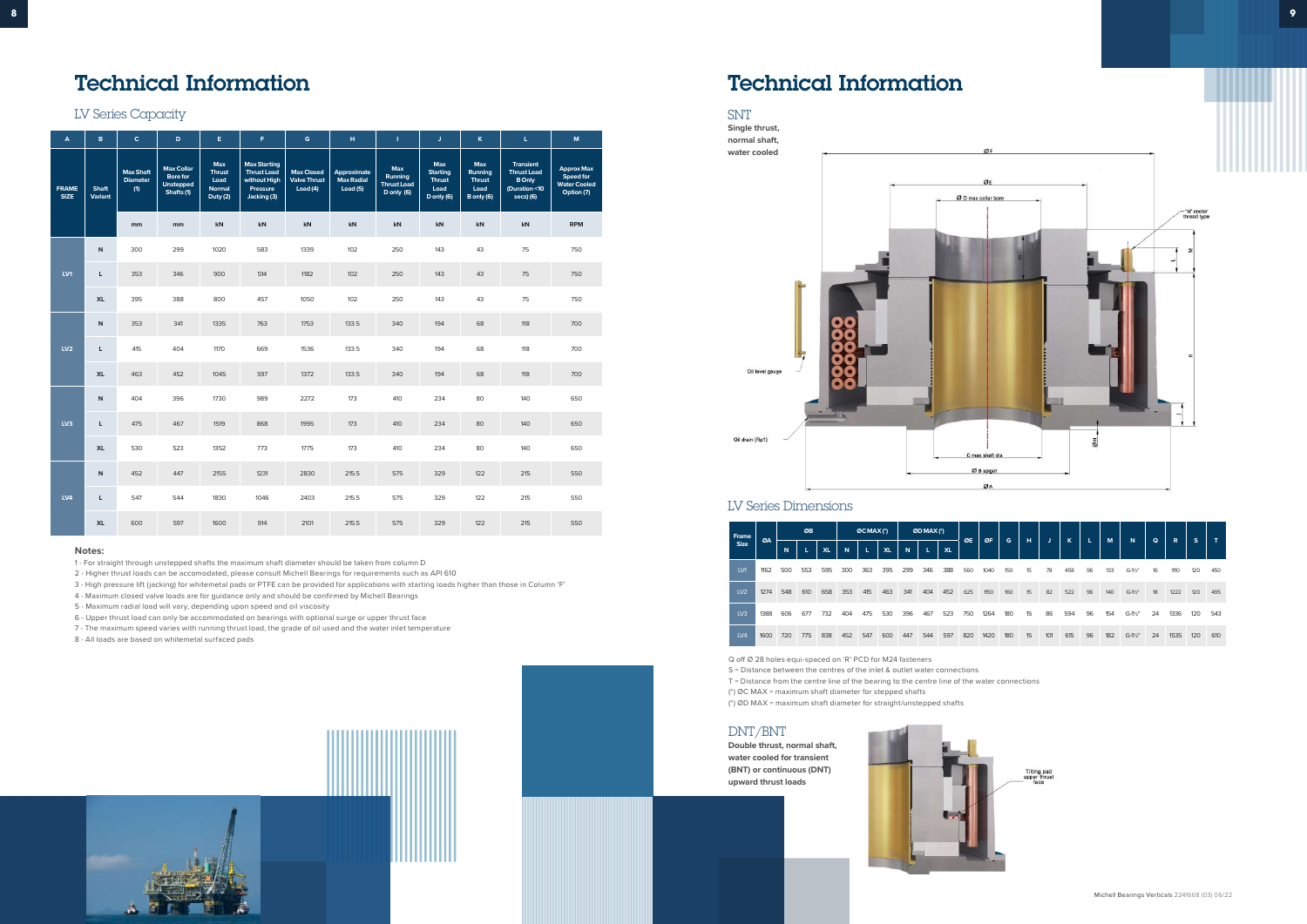N.B side entry cooler illustrated: however, if required, a top entrycooler can be supplied

## Vertical (V) Guide Bearings

#### **Overview of the V Guide Bearing The Cover of the V Guide Bearing The Cover of Key features:**

- Ten bearing frame sizes • Shaft diameter range of 96mm to 480mm
- Radial load capacity up to 68kN
- Available with water cooling, circulating oil cooling or air cooling

The Michell Bearings Vertical Guide Bearing, known as the V Series, has been designed and developed as a fully self-contained, general purpose, standard assembly range of vertical guide bearings. This standard economic range has been designed to meet the requirements of original equipment manufacturers (OEM).

## Selection Criteria

Selecting one option from the following headings will provide Michell Bearings with an understanding of the product you require. However, we are more than happy to work with you on creating a bespoke product to meet your needs; if this is the case, please contact us.

\* The maximum radial load can vary, and is dependent upon the viscosity of oil used in the bearing and the speed of the rotating collar journal. Therefore the above figures are for your guidance only - based on a unit load of 1723 kN/m<sup>2</sup> (250 lbs/in<sup>2</sup>)

### **Type of bearing**

G (Vertical Guide)

**Frame size**

## From 5 to 14

#### **Cooling**

T – water cooled (number of tubes) C – circulating oil

- 
- A air cooled

**Example:** 

V with frame size 11 arranged for air cooling – **11GA** 

## Technical Information

### V Series Capacity

| <b>STANDARD FRAME SIZE</b> | <b>Mean Surface Projected</b><br>(mm <sup>2</sup> ) | <b>Maximum Radial *Load kN</b> | Journal Axial Length (mm) | <b>Nominal Diametric Clear-</b><br>ance CD (mm) | Guide Bearing Max. Shaft/<br>Sleeve Dia. (mm) |
|----------------------------|-----------------------------------------------------|--------------------------------|---------------------------|-------------------------------------------------|-----------------------------------------------|
| 5                          | 2026                                                | 2,5                            | 28.5                      | 0,14                                            | 96                                            |
| 6                          | 3030                                                | 3,8                            | 35                        | 0,15                                            | 120                                           |
| $\overline{7}$             | 4056                                                | 5,0                            | 40                        | 0,18                                            | 140                                           |
| 8                          | 5345                                                | 9,2                            | 46                        | 0,20                                            | 160                                           |
| $\overline{9}$             | 8391                                                | 14,5                           | 58                        | 0,25                                            | 200                                           |
| 10 <sub>o</sub>            | 11814                                               | 20,4                           | 68                        | 0,30                                            | 250                                           |
| 11                         | 15817                                               | 27,3                           | 78                        | 0,35                                            | 280                                           |
| 12                         | 21328                                               | 36,8                           | 95                        | 0,40                                            | 320                                           |
| 13                         | 25878                                               | 44,3                           | 100                       | 0,45                                            | 380                                           |
| 14                         | 39445                                               | 68,0                           | 125                       | 0,55                                            | 480                                           |

Number of journal pads/bearing =  $8 \mid$  Whitemetal angle ( $\text{fs}$ ) =  $26^\circ$ 

#### **Notes:**

| <b>STD</b><br>NO. |      | $\mathbf{A}$       | B   | $\mathbf{C}$ | D   | Е   | F.  | G   | н  | J          | K               | L. | M   | N   | ١P  |
|-------------------|------|--------------------|-----|--------------|-----|-----|-----|-----|----|------------|-----------------|----|-----|-----|-----|
| 5                 | 340  | $-0.0 - 0.043$     | 279 | 96           | 273 | 42  | 36  | 122 | 15 | $1/2"$ BSP | 10 <sup>°</sup> | 15 | M12 | 310 | 80  |
| 6                 | 376  | $-0.0 - 0.046$     | 316 | 120          | 310 | 47  | 42  | 132 | 15 | $1/2"$ BSP | 10 <sup>°</sup> | 15 | M12 | 346 | 80  |
| $\overline{7}$    | 434  | $-0.0$<br>$-0.046$ | 364 | 140          | 358 | 49  | 45  | 147 | 20 | $1/2"$ BSP | 10              | 19 | M16 | 400 | 80  |
| 8                 | 470  | $-0.0 - 0.056$     | 396 | 160          | 390 | 55  | 50  | 170 | 20 | $1/2"$ BSP | 12              | 19 | M16 | 436 | 85  |
| $\overline{9}$    | 534  | $-0.0 - 0.056$     | 466 | 200          | 460 | 64  | 54  | 197 | 20 | $1/2"$ BSP | 12              | 19 | M16 | 500 | 90  |
| 10 <sub>o</sub>   | 642  | $-0.0 - 0.056$     | 558 | 250          | 552 | 80  | 70  | 227 | 25 | 3/4" BSP   | 12              | 24 | M20 | 600 | 105 |
| 11                | 700  | $-0.0 -0.061$      | 616 | 280          | 610 | 100 | 85  | 252 | 25 | 3/4" BSP   | 12              | 24 | M20 | 658 | 115 |
| 12                | 788  | $-0.0 - 0.066$     | 704 | 320          | 698 | 110 | 100 | 272 | 25 | 3/4" BSP   | 12              | 24 | M20 | 746 | 125 |
| 13                | 914  | $-0.0 - 0.071$     | 822 | 380          | 813 | 110 | 105 | 312 | 30 | 3/4" BSP   | 12              | 28 | M24 | 868 | 135 |
| 14                | 1018 | $-0.0 - 0.074$     | 924 | 480          | 914 | 120 | 115 | 352 | 36 | 3/4" BSP   | 12              | 28 | M24 | 972 | 165 |

#### V Series Dimensions